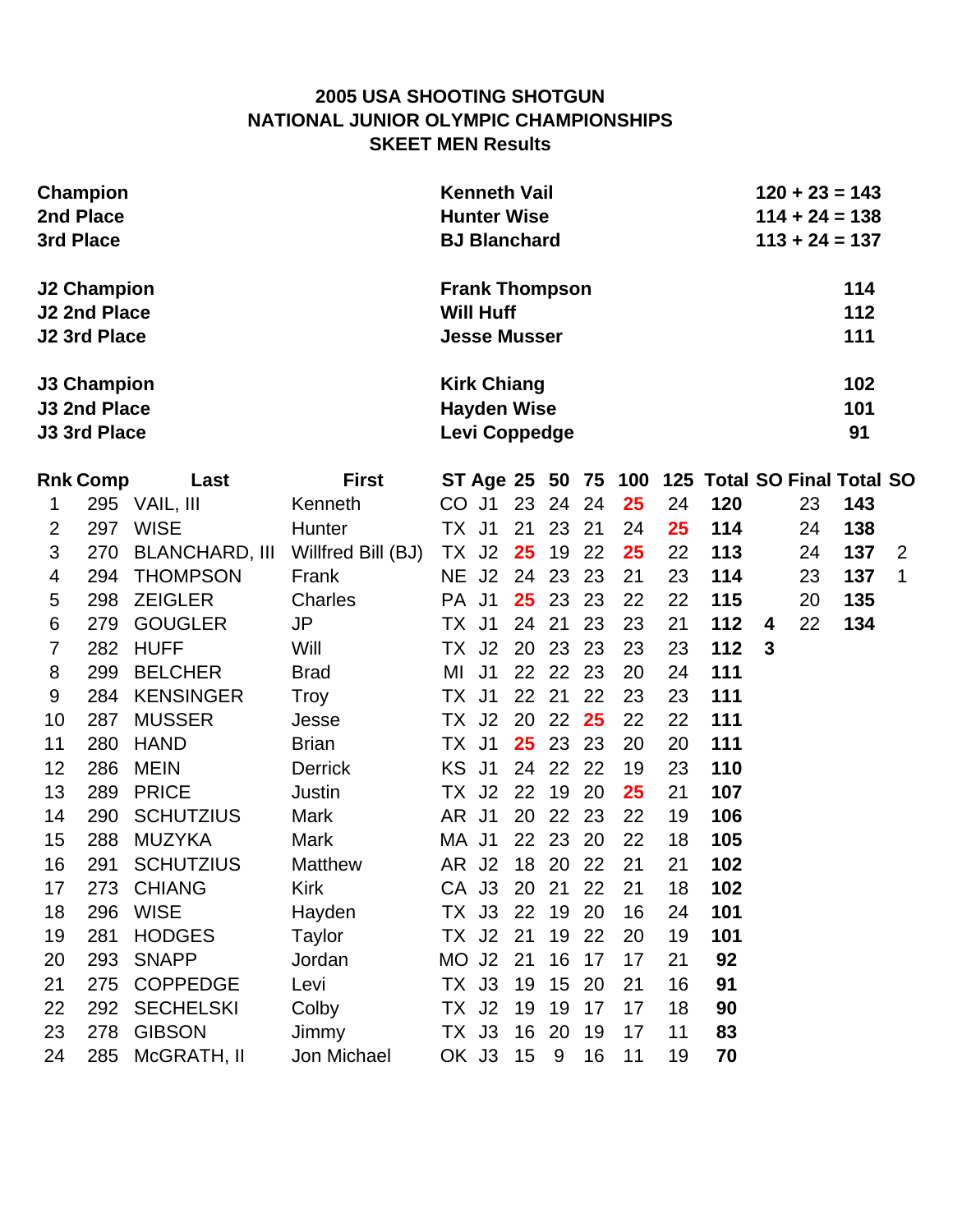### **2005 USA SHOOTING SHOTGUN NATIONAL JUNIOR OLYMPIC CHAMPIONSHIPS SKEET WOMEN Results**

|                | Champion                                  |                |               | <b>Haley Dunn</b>                             | 115             |
|----------------|-------------------------------------------|----------------|---------------|-----------------------------------------------|-----------------|
|                | 2nd Place                                 |                |               | <b>Alexander Chiang</b>                       | 113             |
| 3rd Place      |                                           |                |               | <b>Emily Blout</b>                            | 108             |
|                | <b>J2 Champion</b><br><b>J2 2nd Place</b> |                |               | <b>Sally Cogging</b><br><b>Billie Francis</b> | 100<br>78       |
|                | <b>Rnk Comp</b>                           | Last           | <b>First</b>  | ST Age 25 50 75 100 125 Total                 |                 |
|                | 276                                       | <b>DUNN</b>    | Haley         | 24 23 22 23<br>.J1<br>IA.                     | 23<br>115       |
| $\overline{2}$ | 272                                       | <b>CHIANG</b>  | Alexander     | CA J2 21 23 24                                | 22<br>23<br>113 |
| 3              | 271                                       | <b>BLOUNT</b>  | Emily         | 17 24<br>20<br>AZ J1                          | 22<br>108<br>25 |
| 4              | 274                                       | <b>COGGINS</b> | Sally         | GA J2 21 18 20                                | 20<br>100<br>21 |
| 5              | 277                                       | <b>FRANCIS</b> | <b>Billie</b> | 19<br>15 15<br>TX J2                          | 78<br>15<br>14  |

# **2005 USA SHOOTING SHOTGUN NATIONAL JUNIOR OLYMPIC CHAMPIONSHIPS DOUBLE TRAP MEN Results**

|           |                 |                                                                                                                                                     |                        | $136 + 43 = 179$ |                                                                                           |                     |                                                                                                          |                            |                                  |
|-----------|-----------------|-----------------------------------------------------------------------------------------------------------------------------------------------------|------------------------|------------------|-------------------------------------------------------------------------------------------|---------------------|----------------------------------------------------------------------------------------------------------|----------------------------|----------------------------------|
| 2nd Place |                 |                                                                                                                                                     |                        |                  | $135 + 41 = 176$                                                                          |                     |                                                                                                          |                            |                                  |
| 3rd Place |                 |                                                                                                                                                     |                        |                  | $130 + 45 = 175$                                                                          |                     |                                                                                                          |                            |                                  |
|           |                 |                                                                                                                                                     |                        | 132              |                                                                                           |                     |                                                                                                          |                            |                                  |
|           |                 |                                                                                                                                                     |                        |                  |                                                                                           | 131                 |                                                                                                          |                            |                                  |
|           |                 |                                                                                                                                                     |                        | 130              |                                                                                           |                     |                                                                                                          |                            |                                  |
|           |                 |                                                                                                                                                     |                        |                  | 107                                                                                       |                     |                                                                                                          |                            |                                  |
|           |                 |                                                                                                                                                     |                        |                  |                                                                                           |                     |                                                                                                          |                            | 82                               |
|           | Last            | <b>First</b>                                                                                                                                        |                        |                  |                                                                                           |                     |                                                                                                          |                            |                                  |
| 330       | <b>GEARHART</b> | <b>Bryce</b>                                                                                                                                        |                        |                  |                                                                                           | 44                  | 136                                                                                                      | 43                         | 179                              |
| 381       | <b>DREXLER</b>  | Matthew                                                                                                                                             |                        | 44               | 46                                                                                        | 45                  | 135                                                                                                      | 41                         | 176                              |
| 382       | <b>PATTON</b>   | Gregory                                                                                                                                             | PA                     | 43               | 45                                                                                        | 42                  | 130                                                                                                      | 45                         | 175                              |
| 348       | <b>LUTZ</b>     | Sam                                                                                                                                                 | PA                     | 45               | 40                                                                                        | 45                  | 130                                                                                                      | 43                         | 173                              |
| 336       | <b>HARRIS</b>   | <b>Tyler</b>                                                                                                                                        | TX                     | 41               | 46                                                                                        | 45                  | 132                                                                                                      | 39                         | 171                              |
|           | <b>RICHMOND</b> | Justin                                                                                                                                              | J <sub>2</sub><br>PA.  | 45               | 43                                                                                        | 43                  | 131                                                                                                      | 39                         | 170                              |
|           |                 |                                                                                                                                                     |                        |                  |                                                                                           |                     |                                                                                                          |                            |                                  |
| 335       | <b>HARRIS</b>   | <b>Miles</b>                                                                                                                                        | J <sub>1</sub><br>TX I | 40               | 44                                                                                        | 40                  | 124                                                                                                      |                            |                                  |
| 316       | <b>CLIFTON</b>  | Cameron                                                                                                                                             | NC J <sub>2</sub>      | 34               | 46                                                                                        | 41                  | 121                                                                                                      |                            |                                  |
|           | 383             | <b>Champion</b><br><b>J2 Champion</b><br><b>J2 2nd Place</b><br><b>J2 3rd Place</b><br><b>J3 Champion</b><br><b>J3 2nd Place</b><br><b>Rnk Comp</b> |                        | J <sub>1</sub>   | <b>Sam Lutz</b><br>lan Rupert<br>PA J3<br>46<br>TX J1<br>J <sub>2</sub><br>J <sub>2</sub> | <b>Tyler Harris</b> | <b>Bryce Gearhart</b><br><b>Matthew Drexler</b><br><b>Gregory Patton</b><br><b>Justin Richmond</b><br>46 | <b>William Crawford IV</b> | ST Age 50 ## ## TotalFinal Total |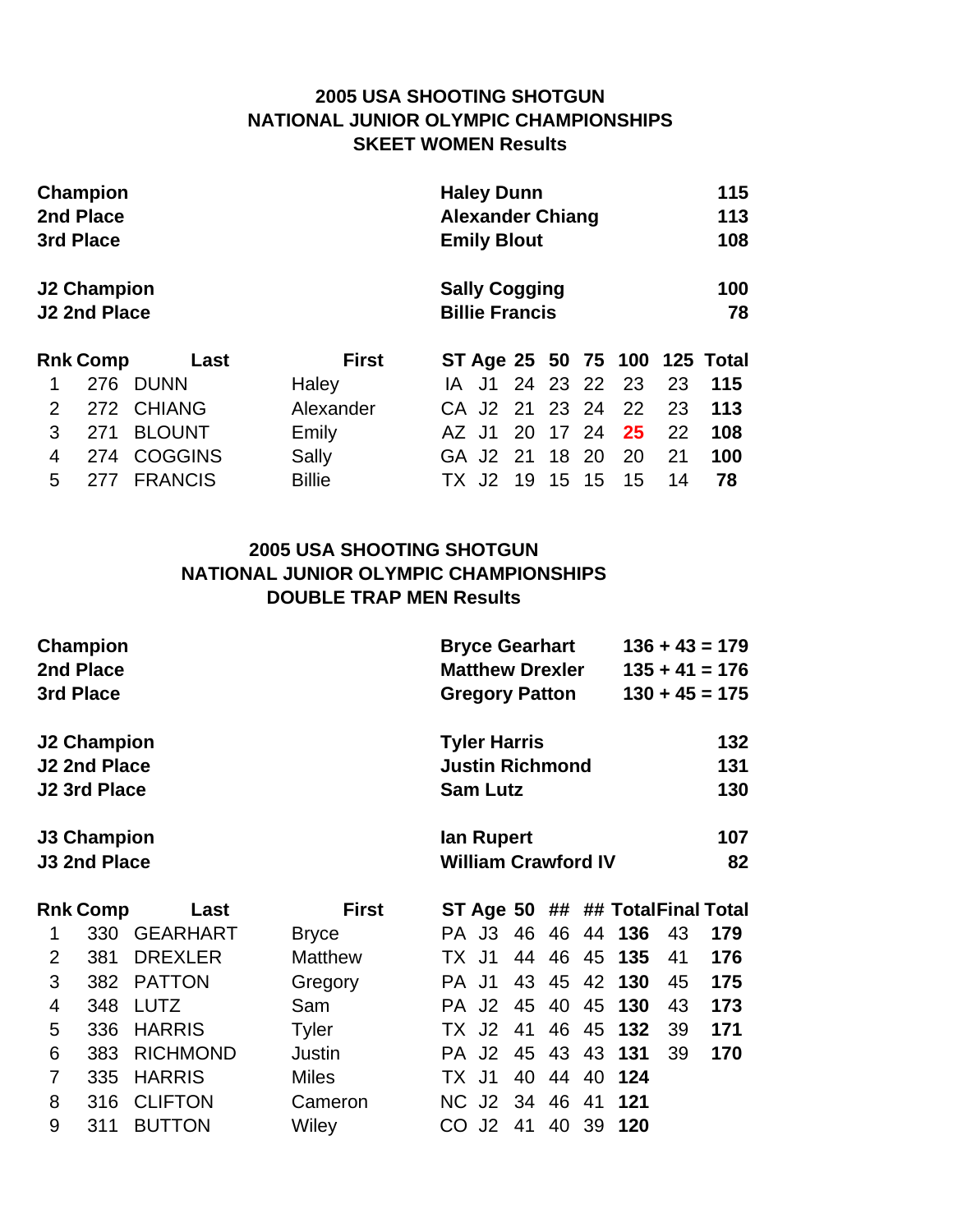| 10 | 305 | <b>BALLARD</b>     | Michael       | OH J2                                    | 41 |          | 40 38 | 119       |
|----|-----|--------------------|---------------|------------------------------------------|----|----------|-------|-----------|
| 11 | 326 | <b>FODOR</b>       | Jared         | J2<br>OH.                                | 39 |          | 42 37 | 118       |
| 12 | 332 | <b>GREEN</b>       | Ace           | J2<br>NV.                                |    | 40 38 39 |       | 117       |
| 13 | 345 | <b>KNIGHT</b>      | Jonathan      | PA J2 39                                 |    |          |       | 42 36 117 |
| 14 | 323 | <b>EYSTER</b>      | Evan          | OH J <sub>2</sub>                        |    | 35 39    |       | 39 113    |
| 15 | 331 | <b>GRANTHAM</b>    | Michael       | GA J1                                    | 37 |          |       | 42 34 113 |
| 16 | 308 | <b>BIGRAS</b>      | <b>Tylor</b>  | VT J2 32                                 |    |          |       | 40 37 109 |
| 17 | 353 | <b>MORRIS</b>      | Spencer       | AR J2                                    | 34 | 40       | -34   | 108       |
| 18 | 384 | <b>RUPERT</b>      | lan           | J3<br>PA.                                |    | 38 39    | 30    | 107       |
| 19 | 352 | <b>MELBOURNE</b>   | Devon         | AR J2 38 37 29                           |    |          |       | 104       |
| 20 | 322 | <b>EVANS</b>       | <b>Steven</b> | GA J1                                    |    | 36 30 24 |       | 90        |
| 21 | 364 | <b>SMALL</b>       | Cohen         | J <sub>2</sub><br>$\left( \cdot \right)$ |    | 28 29    | 26    | 83        |
| 22 | 318 | <b>CRAWFORD IV</b> | William       | J3                                       |    | 30 25    | -27   | 82        |
|    |     |                    |               |                                          |    |          |       |           |

# **2005 USA SHOOTING SHOTGUN NATIONAL JUNIOR OLYMPIC CHAMPIONSHIPS TRAP MEN Results**

| Champion            |                   |                                                                                                                   |                       | <b>Matt Heck</b>        |                                                    |  |                                                                                                 |                                                          |    | $122 + 19 = 141$ |    |     |                                                                           |  |
|---------------------|-------------------|-------------------------------------------------------------------------------------------------------------------|-----------------------|-------------------------|----------------------------------------------------|--|-------------------------------------------------------------------------------------------------|----------------------------------------------------------|----|------------------|----|-----|---------------------------------------------------------------------------|--|
|                     |                   |                                                                                                                   | <b>Richard Valdez</b> |                         |                                                    |  |                                                                                                 | $117 + 23 = 140$                                         |    |                  |    |     |                                                                           |  |
|                     |                   |                                                                                                                   | <b>Brian Burrows</b>  |                         |                                                    |  |                                                                                                 |                                                          |    |                  |    |     |                                                                           |  |
|                     |                   |                                                                                                                   |                       |                         |                                                    |  |                                                                                                 |                                                          |    | 115              |    |     |                                                                           |  |
|                     |                   |                                                                                                                   |                       |                         |                                                    |  |                                                                                                 |                                                          |    |                  |    | 113 |                                                                           |  |
|                     |                   |                                                                                                                   | <b>Jacob Turner</b>   |                         |                                                    |  |                                                                                                 |                                                          |    |                  |    | 113 |                                                                           |  |
| J3 Champion         |                   |                                                                                                                   |                       | <b>Judson Chevalier</b> |                                                    |  |                                                                                                 |                                                          |    | 109              |    |     |                                                                           |  |
| <b>J3 2nd Place</b> |                   |                                                                                                                   |                       | <b>Kyler Ford</b>       |                                                    |  |                                                                                                 |                                                          |    |                  |    | 104 |                                                                           |  |
| <b>J3 3rd Place</b> |                   |                                                                                                                   |                       | <b>Bryce Gearhart</b>   |                                                    |  |                                                                                                 |                                                          |    |                  |    | 102 |                                                                           |  |
|                     |                   | <b>First</b>                                                                                                      |                       |                         |                                                    |  |                                                                                                 |                                                          |    |                  |    |     |                                                                           |  |
|                     |                   | Matt                                                                                                              |                       |                         |                                                    |  |                                                                                                 | 23                                                       | 25 | 122              |    |     |                                                                           |  |
| 371                 | <b>VALDEZ</b>     | Richard                                                                                                           |                       |                         |                                                    |  |                                                                                                 | 24                                                       | 23 | 117              | 23 | 140 | 12                                                                        |  |
| 310                 | <b>BURROWS</b>    | <b>Brian</b>                                                                                                      |                       |                         |                                                    |  | -22                                                                                             | 23                                                       | 25 | 119              | 21 | 140 | 11                                                                        |  |
| 354                 | <b>MOSIER</b>     | Gregory                                                                                                           |                       |                         |                                                    |  | 24                                                                                              | 23                                                       | 24 | 119              | 19 | 138 |                                                                           |  |
| 336                 | <b>HARRIS</b>     | Tyler                                                                                                             |                       |                         | $25\,$                                             |  |                                                                                                 | 18                                                       | 25 | 115              | 21 | 136 |                                                                           |  |
| 335                 | <b>HARRIS</b>     | <b>Miles</b>                                                                                                      |                       |                         |                                                    |  | 23                                                                                              | 25                                                       | 20 | 115              | 20 | 135 |                                                                           |  |
| 365                 | <b>SMILEY</b>     | Calvin                                                                                                            |                       |                         |                                                    |  | 21                                                                                              | 23                                                       | 23 | 113              |    |     |                                                                           |  |
| 370                 | <b>TURNER ***</b> | Jacob                                                                                                             |                       |                         |                                                    |  |                                                                                                 | 25                                                       | 20 | 113              |    |     |                                                                           |  |
|                     | 3rd Place         | 2nd Place<br><b>J2 Champion</b><br><b>J2 2nd Place</b><br><b>J2 3rd Place</b><br><b>Rnk Comp Last</b><br>338 HECK |                       |                         | CO J1<br>CA J2<br>TX J1<br>TX J2<br>TX J1<br>TX J2 |  | <b>Tyler Harris</b><br><b>Calvin Smiley</b><br>25 <sub>2</sub><br>25<br>24 24<br>22 25<br>22 24 | CO J2 24 25 25<br>23 22<br>24<br>22 25<br>NM J2 24 22 22 |    |                  |    |     | $119 + 21 = 140$<br>ST Age 25 50 75 100 125 Total Fina Total SO<br>19 141 |  |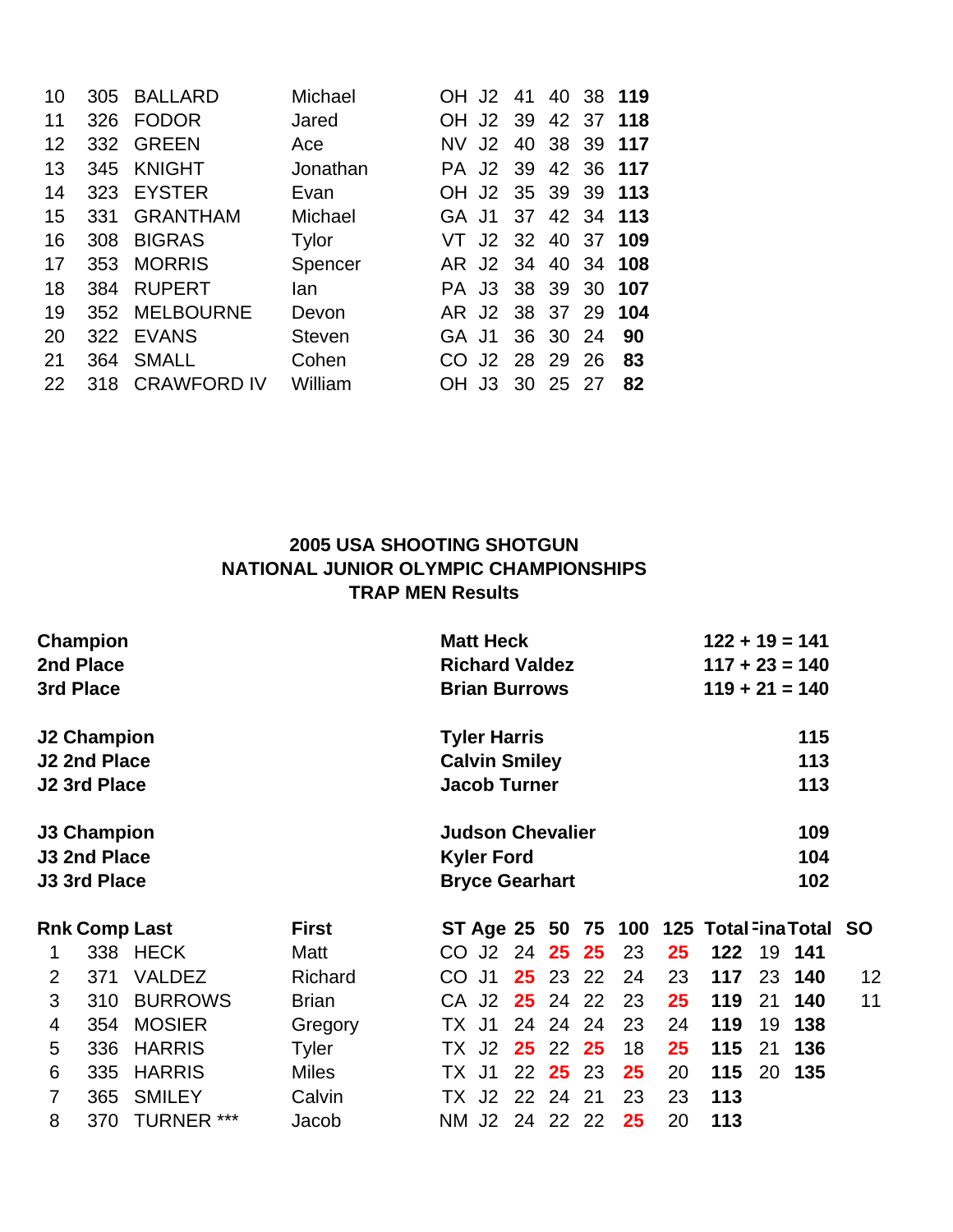| 9  | 372 | WAITE **             | Daniel        | OH J2                 | 21       | 22              | 20 | 24  | 25  | 112                     |
|----|-----|----------------------|---------------|-----------------------|----------|-----------------|----|-----|-----|-------------------------|
| 10 | 333 | <b>GRIFFING</b>      | Vincent       | TX J1                 | 22       | 24              | 22 | 21  | 23  | 112                     |
| 11 | 331 | <b>GRANTHAM</b>      | Michael       | GA J1                 | 24       | 22              | 22 | 22  | 22  | 112                     |
| 12 | 348 | <b>LUTZ</b>          | Sam           | PA J2                 | 23       | 21              | 21 | 24  | 22  | 111                     |
| 13 | 320 | <b>DROZD</b>         | <b>Tyler</b>  | TX J2                 | 22       | 24              | 22 | 21  | 22  | 111                     |
| 14 | 300 | <b>ALDRIDGE</b>      | Jack          | PA J1                 | 21       | 24              | 24 | 21  | 21  | 111                     |
| 15 | 355 | <b>NICKOLS</b>       | <b>Drew</b>   | MO J1                 | 22       | 22              | 20 | 22  | 23  | 109                     |
| 16 | 349 | <b>MACEK</b>         | <b>Steven</b> | J <sub>1</sub><br>IL. | 21       | 24              | 20 | 22  | 22  | 109                     |
| 17 | 315 | <b>CHEVALIER</b>     | Judson        | TX J3                 | 24       | 23              | 23 | 17  | 22  | 109                     |
| 18 | 340 | <b>HENNING</b>       | Daniel        | PA J2                 | 25       | 24              | 21 | 19  | 20  | 109                     |
| 19 | 373 | <b>WALLACE</b>       | Casey         | CA J2                 | 23       | 24              | 24 | 21  | 17  | 109                     |
| 20 | 309 | <b>BOGGAN</b>        | Robert        | AL J1                 | 19       | 21              | 21 | 23  | 23  | 107                     |
| 21 | 366 | <b>SNAPP</b>         | Jordan        | MO J2                 | 23       | 22              | 23 | 19  | 20  | 107                     |
| 22 | 344 | IVEY, JR.            | <b>Brian</b>  | TX J1                 | 19       | 23              | 21 | 19  | 24  | 106                     |
| 23 | 301 | <b>AMES</b>          | Alex          | CO J <sub>2</sub>     | 22       | 25              | 19 | 22  | 17  | 105                     |
| 24 | 367 | <b>SPIVEY</b>        | Aric          | GA J1                 | 19       | 20              | 20 | 23  | 22  | 104                     |
| 25 | 328 | <b>FORD</b>          | Kyler         | TX J3                 | 22       | 23              | 17 | 20  | 22  | 104                     |
| 26 | 334 | <b>HAGEN</b>         | Clayton       | OR J2                 | 22       | 20              | 22 | 18  | 22  | 104                     |
| 27 | 311 | <b>BUTTON</b>        | Wiley         | CO J <sub>2</sub>     | 20       | 22              | 20 | 22  | 20  | 104                     |
| 28 | 343 | <b>HINRICHS</b>      | Jason         | CO J <sub>2</sub>     | 19       | 24              | 20 | 22  | 19  | 104                     |
| 29 |     | 325 FIDDES           | Cameron       | NJ J2                 | 21       | 19              | 21 | 25  | 18  | 104                     |
|    |     | <b>Rnk Comp Last</b> | <b>First</b>  | ST Age 25             |          | 50              | 75 | 100 | 125 | <b>Total</b> -ina Total |
| 30 |     | 316 CLIFTON *        | Cameron       | NC J2 20              |          | 22              | 23 | 17  | 21  | 103                     |
| 31 | 313 | <b>CHENOWETH</b>     | Cameron       | WY J2                 | 22       | 18              | 23 | 20  | 20  | 103                     |
| 32 | 330 | <b>GEARHART</b>      | <b>Bryce</b>  | PA J3                 | 19       | 18              | 22 | 21  | 22  | 102                     |
| 33 | 369 | <b>STRICKLAND</b>    | Chase         | GA J3                 | 23       | 21              | 19 | 17  | 22  | 102                     |
| 34 | 326 | <b>FODOR</b>         | Jared         | OH J2                 | 19       | 22              | 21 | 19  | 21  | 102                     |
| 35 | 375 | <b>WEBB</b>          | Josh          | GA J2                 | 20       | 22              | 23 | 17  | 20  | 102                     |
| 36 | 352 | <b>MELBOURNE</b>     | Devon         | AR J2                 | 23       | 17 <sup>2</sup> | 22 | 16  | 22  | 100                     |
| 37 | 322 | <b>EVANS</b>         | Steven        | GA J1                 | 19       | 20              | 22 | 21  | 18  | 100                     |
| 38 | 341 | <b>HERSEY</b>        | Cody          | GA J2                 | 21       | 18              | 18 | 20  | 21  | 98                      |
| 39 | 324 | <b>FABANO</b>        | Michael       | NJ J2                 | 18       | 21              | 22 | 17  | 20  | 98                      |
| 40 | 303 | <b>AVERY</b>         | Ben           | KS J1                 | 20       | 23              | 18 | 21  | 16  | 98                      |
| 41 | 305 | <b>BALLARD</b>       | Michael       | OH J2                 | 19       | 18              | 20 | 18  | 22  | 97                      |
| 42 |     | 347 LUTZ             | Matthew       | KS J2                 | 21       | 21              | 20 | 16  | 19  | 97                      |
| 43 | 378 | <b>WINGATE</b>       | <b>Rob</b>    | GA J2                 | 20       | 19              | 15 | 22  | 20  | 96                      |
| 44 | 345 | <b>KNIGHT</b>        | Jonathan      | PA J2                 | 18       | 22              | 20 | 18  | 18  | 96                      |
| 45 | 332 | <b>GREEN</b>         | Ace           | NV J2                 | 20       | 17              | 21 | 18  | 18  | 94                      |
| 46 | 377 | <b>WINGATE</b>       | Jay           | GA J2                 | 19       | 19              | 18 | 20  | 17  | 93                      |
| 47 | 353 | <b>MORRIS</b>        | Spencer       | AR J2                 | 18       | 21              | 18 | 18  | 17  | 92                      |
| 48 | 364 | <b>SMALL</b>         | Cohen         | CO J <sub>2</sub>     | 16       | 20              | 22 | 18  | 16  | 92                      |
| 49 | 363 | <b>SLOCUMB</b>       | Shane         | GA J3                 | 20       | 18              | 21 | 20  | 12  | 91                      |
| 50 |     | <b>CRAWFORD IV</b>   | William       |                       |          |                 | 20 | 16  | 15  | 85                      |
| 51 | 318 | 323 EYSTER **        | Evan          | OH J3<br>OH J2        | 16<br>14 | 18<br>18        | 18 | 18  | 16  | 84                      |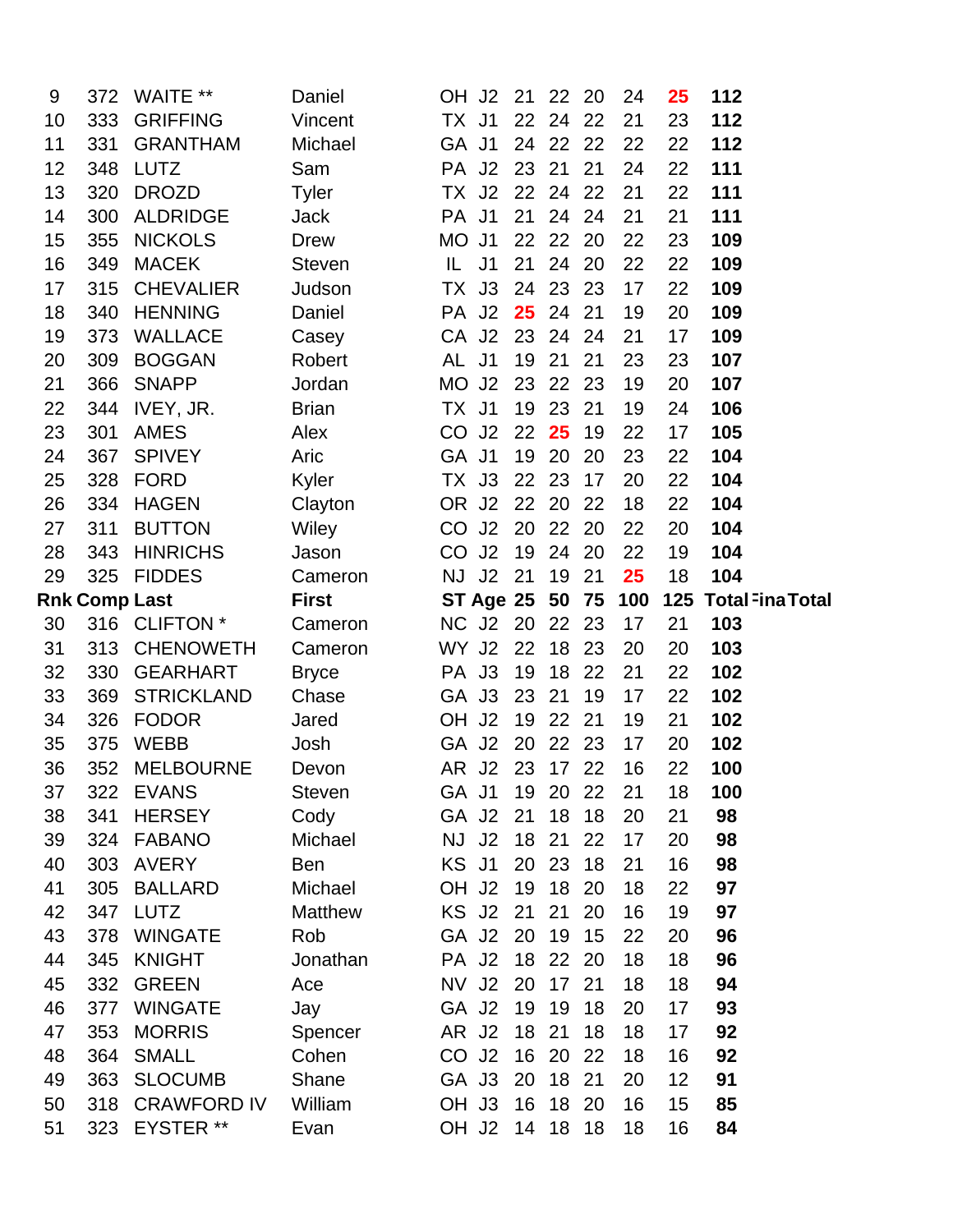|  | 52 314 CHENOWETH | Colton  |  |  |  | WY J2 12 17 21 13 20 83 |  |
|--|------------------|---------|--|--|--|-------------------------|--|
|  | 53 308 BIGRAS    | Tylor   |  |  |  | VT J2 15 18 18 16 16 83 |  |
|  | 54 312 CARROLL   | Michael |  |  |  | GA J3 14 15 14 17 21 81 |  |
|  | 55 360 SEGARS    | Skylar  |  |  |  | TX J2 11 13 19 21 16 80 |  |
|  | 56 346 LIGHT     | Jarrod  |  |  |  | TX J2 12 13 20 16 17 78 |  |
|  | 57 317 CRAIG     | Tyler   |  |  |  | WY J3 17 14 14 13 11 69 |  |

\* Comp #316 received 1 point penalty deducted in round 1 rule 9.5.7.7.1

\*\* Comp #323 & 372 received 3 point penalty in round 3 rule 9.13.4.6.2

\*\*\* Comp #370 received 3 point penalty in round 5 rule 9.13.4.6.2

#### **2005 USA SHOOTING SHOTGUN NATIONAL JUNIOR OLYMPIC CHAMPIONSHIPS TRAP WOMEN Results**

|                | Champion<br>2nd Place<br>3rd Place                               |                   |                |                                                                              | <b>Susan Sledge</b><br><b>Molly Bender</b><br><b>Goldie Pippin</b> |    |    |                   |    |                      |    | $114 + 21 = 135$<br>$115 + 16 = 131$<br>$107 + 21 = 128$ |
|----------------|------------------------------------------------------------------|-------------------|----------------|------------------------------------------------------------------------------|--------------------------------------------------------------------|----|----|-------------------|----|----------------------|----|----------------------------------------------------------|
|                | <b>J2 Champion</b><br><b>J2 2nd Place</b><br><b>J2 3rd Place</b> |                   |                | <b>Tamara Desso</b><br><b>Breanna Heckenkamp</b><br><b>Stephanie Walters</b> |                                                                    |    |    | 111<br>106<br>100 |    |                      |    |                                                          |
|                | <b>J3 Champion</b><br><b>J3 2nd Place</b>                        |                   |                |                                                                              | <b>Ashli Pope</b><br><b>Katelynne Baier</b>                        |    |    |                   |    |                      |    | 82<br>64                                                 |
|                | <b>Rnk Comp Last</b>                                             |                   | <b>First</b>   | ST Age 25                                                                    |                                                                    | 50 | 75 | 100               |    | 125 Total Fina Total |    |                                                          |
| 1              | 362                                                              | <b>SLEDGE</b>     | Susan          | CA J1                                                                        | 21                                                                 | 24 | 23 | 23                | 23 | 114                  | 21 | 135                                                      |
| $\overline{2}$ | 307                                                              | <b>BENDER</b>     | <b>Molly</b>   | PA J2                                                                        | 22                                                                 | 22 | 24 | 23                | 24 | 115                  | 16 | 131                                                      |
| 3              | 357                                                              | <b>PIPPIN</b>     | Goldie         | MO J1                                                                        | 21                                                                 | 22 | 21 | 20                | 23 | 107                  | 21 | 128                                                      |
| 4              | 319                                                              | <b>DESSO</b>      | Tamara         | CA J2                                                                        | 23                                                                 | 20 | 24 | 21                | 23 | 111                  | 16 | 127                                                      |
| 5              | 339                                                              | <b>HECKENKAMP</b> | <b>Breanna</b> | CA J2                                                                        | 23                                                                 | 21 | 20 | 19                | 23 | 106                  | 18 | 124                                                      |
| 6              | 374                                                              | <b>WALTERS</b>    | Stephanie      | J <sub>2</sub><br>MO                                                         | 20                                                                 | 19 | 20 | 23                | 18 | 100                  | 20 | 120                                                      |
| 7              | 329                                                              | <b>FREED</b>      | Kristan        | MO<br>J <sub>2</sub>                                                         | 17                                                                 | 23 | 16 | 20                | 22 | 98                   |    |                                                          |
| 8              | 376                                                              | <b>WESTBROOK</b>  | Casie          | J <sub>2</sub><br>TX                                                         | 14                                                                 | 19 | 21 | 23                | 21 | 98                   |    |                                                          |
| 9              | 306                                                              | <b>BARNEY</b>     | Caitlin        | J <sub>2</sub><br>TX.                                                        | 16                                                                 | 18 | 24 | 20                | 20 | 98                   |    |                                                          |
| 10             | 302                                                              | <b>ARNOLD</b>     | Lynsey         | PA J1                                                                        | 17                                                                 | 23 | 19 | 19                | 20 | 98                   |    |                                                          |
| 11             | 380                                                              | <b>YOUNG</b>      | Rebekah        | GA J2                                                                        | 19                                                                 | 19 | 24 | 17                | 18 | 97                   |    |                                                          |
| 12             | 356                                                              | <b>OLSEN</b>      | Samantha       | VA J1                                                                        | 19                                                                 | 21 | 17 | 16                | 22 | 95                   |    |                                                          |
| 13             | 342                                                              | <b>HICKEY</b>     | Holly          | GA J2                                                                        | 18                                                                 | 21 | 19 | 20                | 14 | 92                   |    |                                                          |
| 14             | 359                                                              | <b>SCHUMANN</b>   | Amanda         | TX J2                                                                        | 15                                                                 | 14 | 20 | 23                | 18 | 90                   |    |                                                          |
| 15             | 358                                                              | <b>POPE</b>       | Ashli          | GA J3                                                                        | 16                                                                 | 12 | 19 | 16                | 19 | 82                   |    |                                                          |
| 16             | 361                                                              | <b>SLEDGE</b>     | Judith         | CA J2                                                                        | 18                                                                 | 15 | 15 | 17                | 16 | 81                   |    |                                                          |